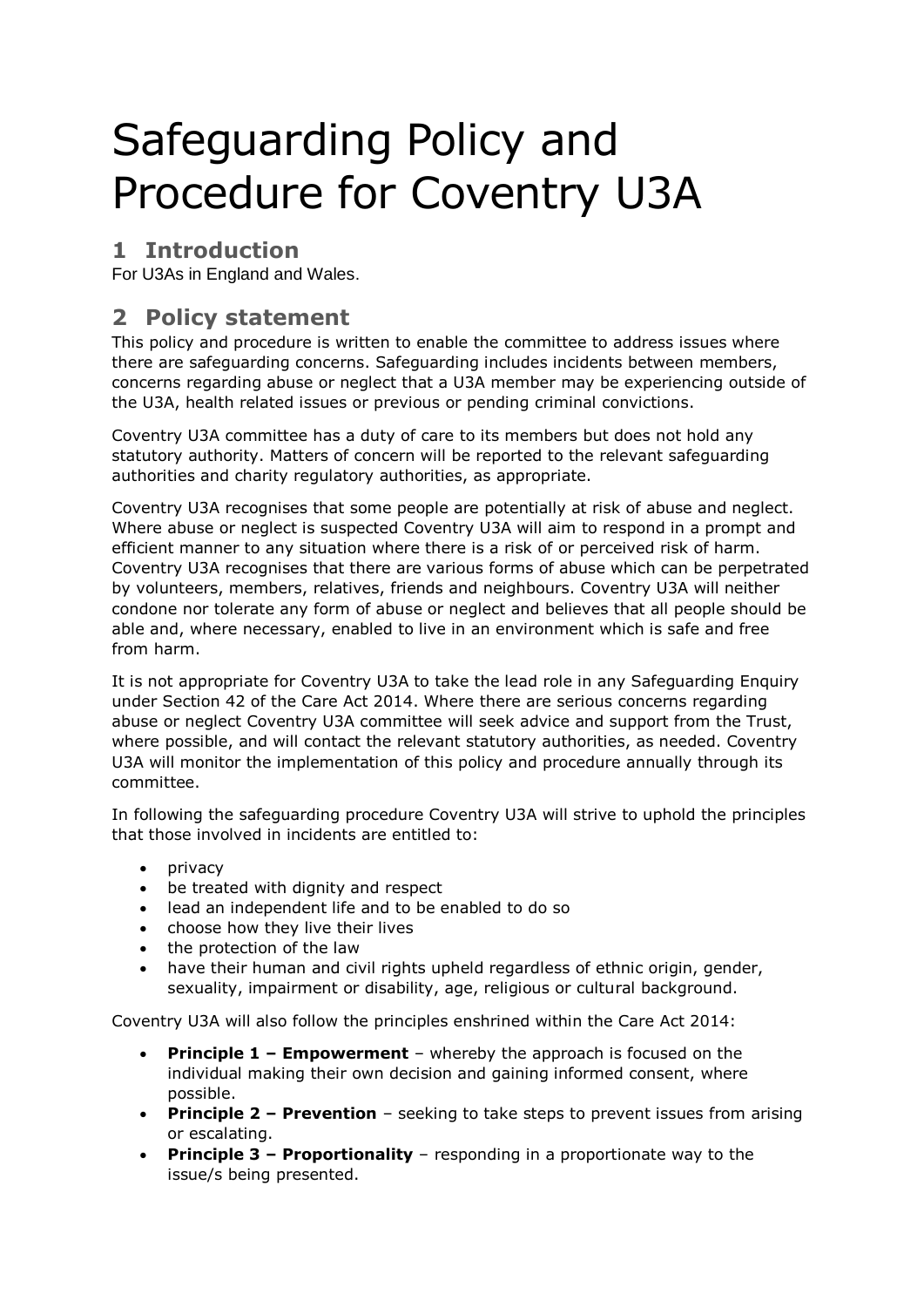- **Principle 4 – Protection** seeking to keep the membership safe and protection for those deemed to be at risk.
- **Principle 5 – Partnership** reporting incidents to the relevant statutory bodies and liaising with the Trust.
- **Principle 6 – Accountability** accurate recording of incidents. Reporting incidents, as required, to the Trust and relevant regulatory authorities.

#### **3 Procedure**

Coventry U3A has a responsibility to ensure that its committee members and group leaders understand their safeguarding responsibilities.

Depending on the nature of the allegation and the identified risk, Coventry U3A will support the alleged victims and the alleged perpetrators of any abuse as well as any volunteer who becomes aware of an allegation in so far as this does not compromise any safeguarding enquiry or investigation into the allegation or place other adults at risk.

Coventry U3A will make every effort to respect the confidentiality of any information that is disclosed under this policy and procedure, however due to the seriousness of allegations confidentiality is not absolute. Information will be recorded and stored securely in accordance with Data Protection Act 2018 but information may have to be shared, on a 'need-to-know' basis only, to prevent:

- Danger to a person's life
- Danger to a person's health
- Danger to others
- Danger to the community
- or to prevent or to facilitate the investigation of a serious crime

#### **3.1 Courses of action**

- Coventry U3A's approach to safeguarding will include members who exhibit health concerns that could put themselves or others at risk, convictions (previous or pending) that include offences of a sexual or violent nature, inappropriate behaviour exhibited by a member including sexual advances, bullying, aggression or violent behaviour, harassment and/or discrimination. This can include behaviour exhibited face to face as well as electronic communications or via social media platforms.
- Where the committee becomes aware of a safeguarding concern steps will be taken, as needed, to ensure the safety of adult/s at risk is secured as a first priority. The steps to take to address this will be discussed and agreed between the Executive Officers of the committee in the first instance. No committee member will act in isolation when dealing with a safeguarding concern.
- Where Coventry U3A committee becomes aware of a safeguarding concern, the first step will be to gather as much information as possible to assist with the decision as to the next steps. A risk assessment will be developed and recorded as soon as possible after the concern comes to the attention of the committee. Where it is deemed that the risk is high and immediate action needs to be taken, the committee will contact the relevant local authorities and – where possible – the Trust for advice and support.
- As far as possible, the adult at risk's wishes will be respected as to whether or not to refer any concerns to the local authority as a Safeguarding Enquiry under Section 42 of the Care Act 2014. However, it may be necessary to override their wishes in the best interests of other adults at risk.